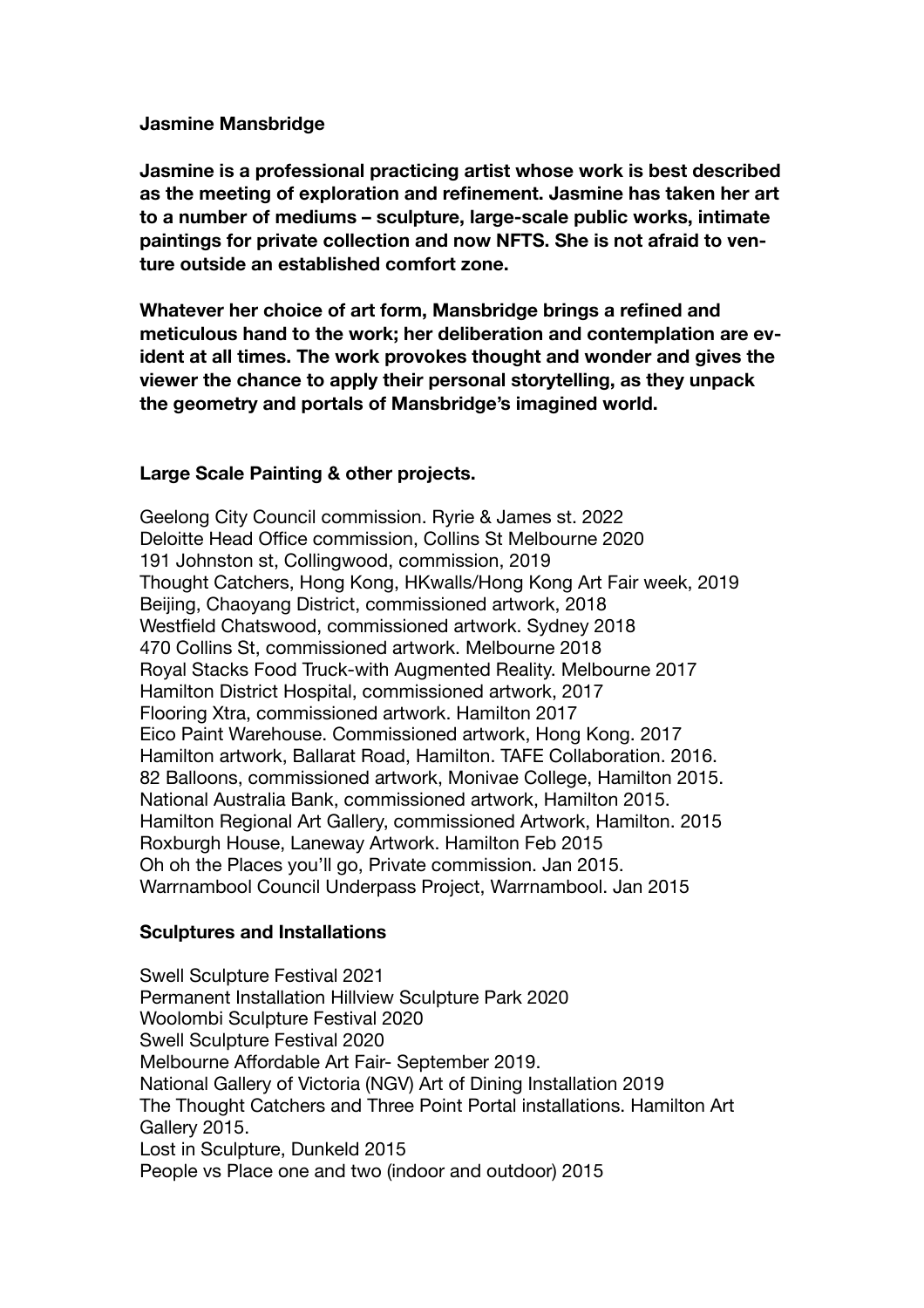#### **Education**

Certificate IV in Community Services 2008, TAFE Group Facilitators Accreditation Course 2008, Recipient of Commonwealth Learning Scholarship 2007, University of Southern Queensland Mc-Gregor Winter School 2005.

#### **Solo Exhibitions**

I am the Muse, Side Gallery, Brisbane 2021 Painting a Perfect World, Boom Gallery, Geelong 2021 Your turn for the Moon, 19 Karen Gallery, Gold Coast, August 2019 Diamonds on my Mind, Curatorial & Co Sydney, March 2018. Endless Summer, Fenton & Fenton, Byron Bay, February 2018 Musings & Mysteries, Koskela Gallery, Sydney, March 2017 Hamilton Regional Art Gallery, Hamilton, August 2015 The Space Between - Rtist Gallery, Prahran, Melbourne, May 2014 Art Expo New York SOLO March 2013 Hope & Co Gallery, Hamilton 2011 Mimosa Gallery/Colours on Grey, Glen Innes NSW 2006 Art Moment Gallery, Bondi Beach NSW 2006 June Tapp Artspace, Katherine, NT 2004

## **Selected Group Exhibitions**

Semblance Curatorial & Co Group Show, Directors Choice Exhibition, 19 Karen Gallery, Gold Coast Feb 2018 Group Exhibitions at Scott Livesey Galleries, Melbourne. 2015-2017 Wishart Gallery, Port Fairy. 2016, 2017, Hope & Co Gallery Show, Hamilton VIC 2012, Red Cross Exhibition, Deepwater NSW 2007-2010 Annual Exhibition, Glen Innes Art Gallery, Glen Innes NSW 2006-2010 Group Exhibition Inverell Art Gallery, NSW 2010, Group Exhibition, Armidale Art Gallery, NSW 2010, Northern Territory Artists Showcase, Group Exhibition, NT 2004

Hand in Hand Group Exhibition, Katherine Regional Artspace, NT 2004 Crème de la Crème Group exhibition, Katherine Regional Artspace, NT 2004 , Annual Group Exhibition, Katherine Prize, NT 1999-2004

## **Relevant Paid and Volunteer Employment**

Workshops in Hong Kong with Style Brief Hong Kong, 2017 & 2018. Creativity Block Busting Workshops, Hamilton 2016 Classes with Megan Morton's THE SCHOOL, 2016 "Outdoor artwork" (Using metal), creation classes, Hamilton, 2015 Hamilton Art Gallery, children's holiday program classes, 2015 Private Adults screen printing classes, 2014. Art Tuition- Children's Holiday Program, Inverell, NSW 2010 Employee (Casual/seasonal) at Katherine Art Gallery NT, 1999-2004 Art Tuition- Children's Holiday Program, Katherine NT Art & Craft Counsel, 2001-2004 Co-facilitated numerous Art workshops & programs for children,